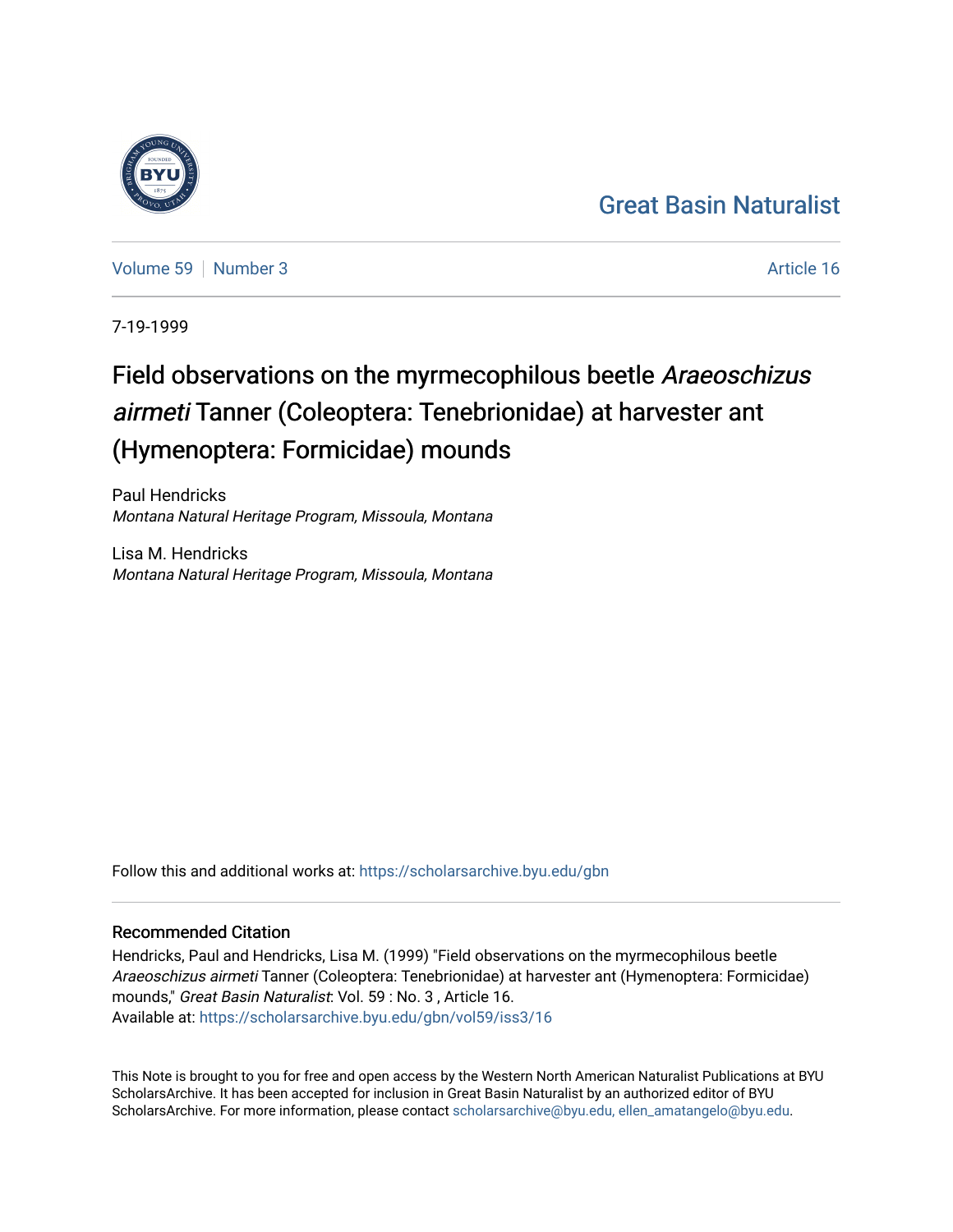Great Basin Naturalist 59(3), ©1999, pp. 297-299

## FIELD OBSERVATIONS ON THE MYRMECOPHILOUS BEETLE *ARAEOSCHIZUS AIRMETl* TANNER (COLEOPTERA: TENEBRIONIDAE) AT HARVESTER ANT (HYMENOPTERA: FORMICIDAE) MOUNDS

Paul Hendricks<sup>1</sup> and Lisa M. Hendricks<sup>1</sup>

*Key* wo~; Araeoschizus airmeti, *mymu::cophily,* Pogooomyrmex salinus, *symbiosis, Idaho, beetles, ants.*

Beetles in the tenebrionid genus *Amea-8chizus* frequently are found with colonies of several ant species (Tanner 1945, Lavigne 1969, Papp 1981, Wheeler and Wheeler 1986, Clark et aI. 1986). On occasion, however, *Araeoschizus* has been captured in pitfall traps (Papp 1981, Stafford et aI. 1986), indicating that these beetles are sometimes active on the ground surface apparently away from ant colonies. Because of this observation, some biologists question whether *Araeoschizus* spp. are true myrmecophiles (see Papp 1981); additionally, the genus is not listed by Holldobler and Wilson (1990) in their table of invertebrates symbiotic with ants. Little information is available on behavior and ecology of*Araeoschizus* in the presence of their ant hosts, and the frequency of ant colonies occupied by these beetles has not been reported previously. In colonies of the harvester ant *Pogonomyrmex occidentalis* (Cresson) at a site in Wyoming, Lavigne (1969) found as many *as* 188 A. *annalus* Hom in seed and trash chambers to depths of about 160 em. Beetles tended to be gregarious, with as many *as* 64 occupying a single chamber. Beetles were first found near the ground surface in the mound proper in April. Lavigne (1969) noted that at a 2nd site, *Araeoschizus* was not found associated with ants. In Idaho, A. *airmeti* Tanner was collected in June from seed chambers 9–10 cm below ground surface in a colony of E *saUnus* Olsen (Clark and Blom 1988). In Idaho and Oregon, Hendricks (1991) collected several individuals  $(>1$  per colony) of A. *airmeti* in March at 3 widely separated colonies. Beetles were found in the presence of

We observed 19 *A. airmeti* around entrances at 11 (73.3%) of 15 mounds examined. Single beetles were noted at 6 mounds, 2 beetles at 4 mounds, and 5 beetles at I mound. Fourteen (73.7%) of the beetles at 9 mounds were carried in the mandibles of worker ants, some *as* they emerged from entrances at the time we first detected them. The number of beetles transported by ants was significantly different from that predicted (goodness-of-fit test, Williams's correction:  $G = 4.318$ , df = 1, P < 0.05), assuming equal probability of being carried or not. Most beetles were grasped around the elytra and carried lengthwise, with the

ants on undersides of stones partly buried in mound tops of *E salinus.*

On 13 April 1998 we walked a L6-km transect near Black Butte, Elmore County, Idaho  $(43^{\circ}03'30''N, 116^{\circ}11'30''W; 854 \text{ m elevation})$ , crossing an area sparsely covered with vegetation (including *Artemisia* and *Chrysothamnus)* growing on sandy soils overlying basalt flows. While walking the transect (09:35-10:50 MDT), we paused for brief periods (not more than 5 min each) at harvester ant (*P. salinus*) mounds where workers were active on the surface, and documented tbe presence or absence of A. *airmeti.* Weather was overcast, windy, and cold (7.5 $^{\circ}$ C). As a consequence, <10 worker ants were present on the surface of any mound, and most ant activity was confined to a distance <10 em around any entrance. \Vorkers were sluggish and slowly removing germinating seed, dead workers, and detritus from the colonies. The small midden size around mounds indicated that cleaning of colonies had been underway for only a relatively short time.



<sup>&</sup>lt;sup>1</sup>Montana Natural Heritage Program, 909 Locust Street, Missoula, MT 59802.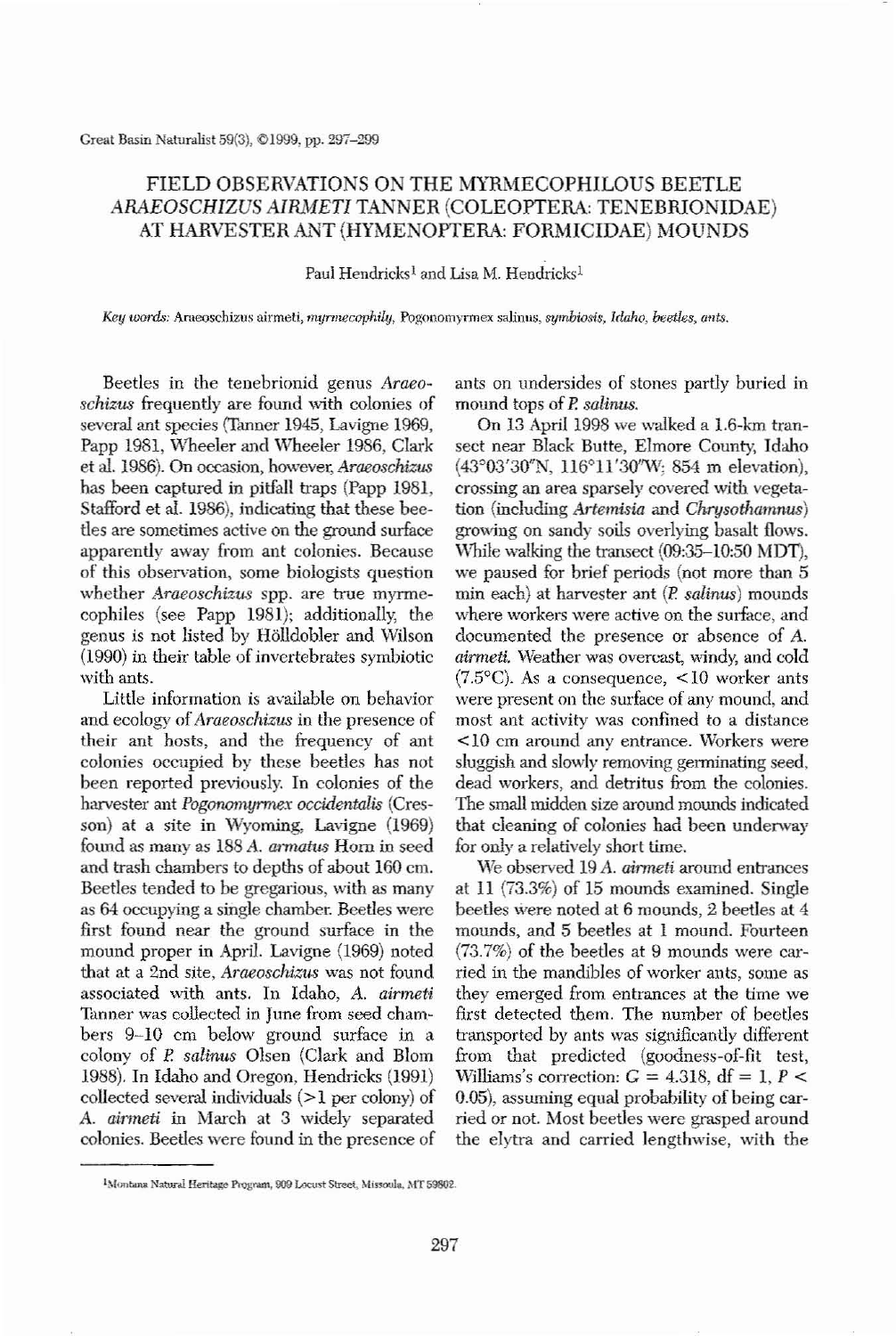**anterior end pointed forward, Beetles were transported 3 and 8 em from mound entrances** in the 2 cases measured, then released by the **ants. Beetles carried by ants resisted transport** by grasping pebbles or twigs with their tarsi, rather than by vigorously struggling. In one **case an ant persisted in carrying a beetle for 5 min hefore releasing it. In 2 cases resistance** by beetles apparently agitated the transporting ants, which brought their abdomens forward ventrally, and they attempted to sting (we did not detect an extended stinger) or spray the beetles. Nevertheless, transporting ants did not injure any of the beetles. Released beetles tended to wander around on the **mound, but in 6 instances the beetles immediately returned to the entrance and reentered** tbe monnd, passing other ants without addi**tional interference.**

The frequency with which we found A. *airmeti* **around harvester ant colony entrances** and the passive response often shown by ants to their presence indicate that this beetle is adapted for living with ants, as suggested previously by other authors (e.g., Papp 1981, Clark and Blom 1988). Clark and Blorn's (1988) description of behavior between captive ants and **beetles closely matches what we observed in** the field; i.e., beetles are transported some distance by ants and then released. Clark and Blom (1988) noted that ants sometimes appeared to sting beetles if they struggled, as we also **observed, but "ve observed no beetle injuries** by ants. Ants appeared to ignore beetles **returning to colony entrances. Presence ofA, airmeti on the surface of ant mounds when seed chambers were being** cleaned by worker ants in a large percentage of our sample, and the large percentage of beetles carried by the ants, suggest that many beetles were occupying seed chambers at the **time of our observations.** *Araeoschizus* **has** been found in seed chambers of harvester ants throughout the year (Lavigne 1969, Clark and Blom 1988), although it is not known if ants carry beetles to the surface of mounds as long **as the ants are active there. Nor is it known why harvester ants remove beetles from seed** chambers. Possibly, ants mistake beetles for germinated seeds or detritus, or perhaps beetles release a chemical that promotes their

- **ALCOCK, ), 1987. Leks and hilltopping in insects. Journal** of Natural **History 21:319--328.**
- **CLARK, W.H., AND P.E. BLOM. 1988. Observations on the relationship** between ants (Hymenoptera: Formici**dae: Myrmicinae, Dorylinae) and** *Ameoschizus* (Cole~ **optera: Tenebrionidae). Journal of the Idaho Academy of Science 24:34-37.**
- **CLlI.RK, WH., BE. BLOM, AND A,M. LoWMAN. 1986. Cou" tents of a nest of the desert ant,** *Pheidole grallipes* **Wheeler, in Baja California, Mexico. Pan-Pacific Entomologist 62:99-102.**
- **HENDRICKS, P. 1991. Range extension of** *Araeoschizus airmeti* **Tanner (Coleoptera: 1tmebrionidae) in westem Idaho and eastern Oregon. Coleopterists Bulletin 45:369.**
- **HOLLDOBLER, B., AND E,O. WILSON. 1990. The ants. Harvard University Press, Cambridge, j'viA. 732 pp.**
- LAVIGNE, R.J. 1969. Bionomics and nest structure of

# transport by the ants, as has been conjectured for myrmecophilous pselaphid beetles (e.g.,

Leschen 1991). It could be advantageous for beetles to be moved to the ground surface, as was suggested by Hendricks (1991), analogous to the advantages of hilltopping (see Shields 1967, Alcock 1987). Concentration of beetles **in a reduced space during a short span of time could increase opportunities for encountering** potential mates, althongh nothing is presently known regarding sex ratios of beetles found throughout ant colonies, let alone near the snrface. *Araeoschizus* may also make dispersal movements between colonies, judging by the presence of beetles in pitfall trap samples (Papp 1981, Stafford et al. 1986). One benefit of intercolony dispersal would be the reduction of inbreeding, but, again, nothing is yet known about the frequency or cause of surface **activity and movements away from ant colonies.**

We thank Bill Clark and Paul Blom for draw**ing our attention to their papers several years** ago, and Bill Clark for comments on an earlier **version of the manuscript. Determinations of** earlier collections from the study site were provided by John Doyen (University of California, Berkeley) and Frank Merickel (University of Idaho) for beetles and ants, respectively. Vouchers are deposited with the University of California, Berkeley (beetles) and the authors' private collection (beetles and ants). Kit and Carson waited patiently while we inspected ant mounds, when they would have preferred to hunt rabbits.

## LITERATURE CITED

*Pogonomyrmex occidentalis* **(Hymenoptera:** Formici~ **dae). Annals of the Entomological Society of** Amer~ **lea 62:1166-1175.**